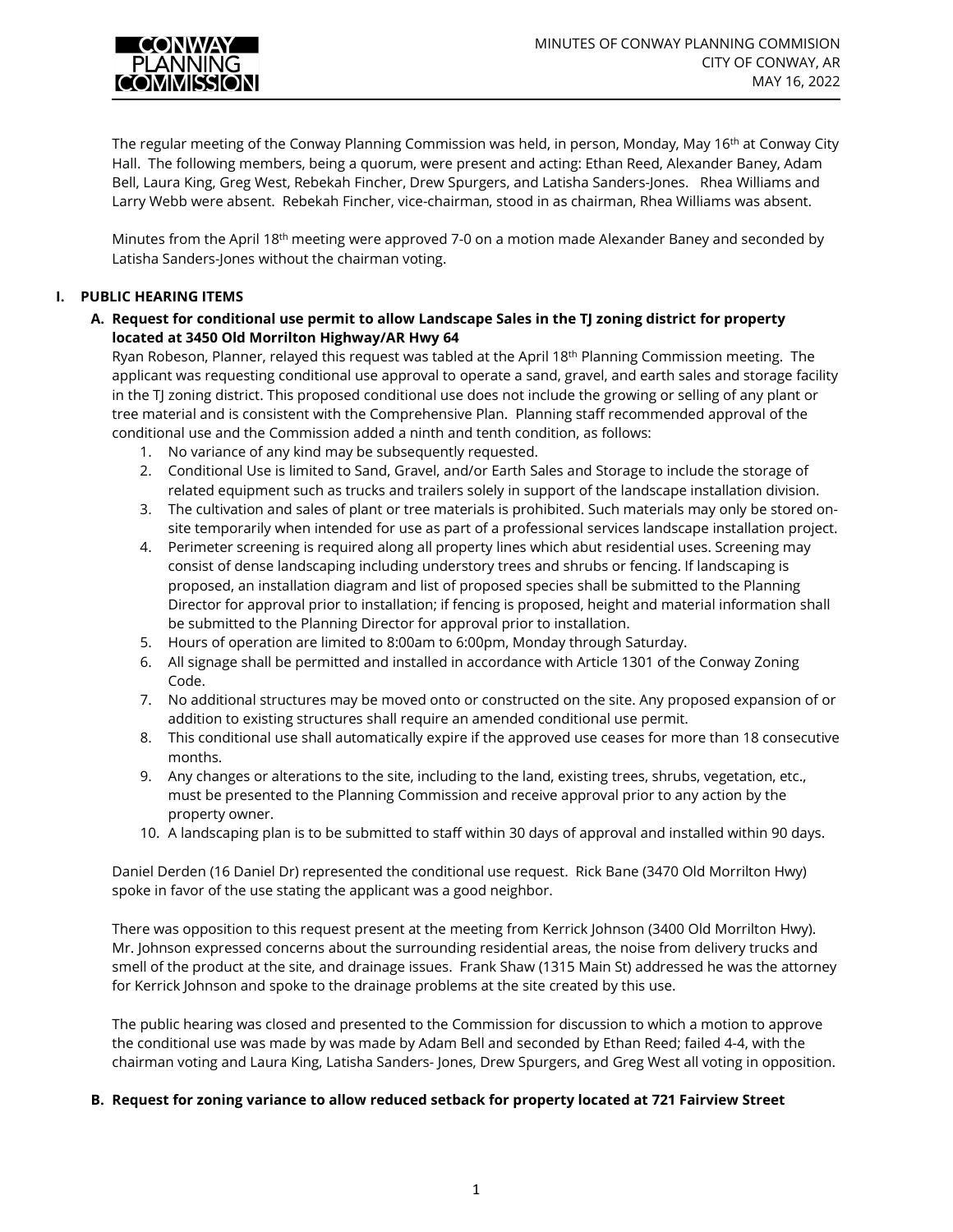

Ryan described the applicant is requesting a zoning variance to allow a reduced front setback along Fairview St from 25' to 20', granting a 5' variance. The structure is existing, and a variance must be approved to comply with zoning codes and ordinances. The variance permit will only apply to the existing building. Planning staff recommended approval of the variance with the following conditions:

- 1. Variances shall apply to the existing structures and shall become void if the structure is voluntarily destroyed by the owner. The structure may be rebuilt if destroyed by natural disaster or fire.
- 2. Rear shed on property must be removed or relocated prior to plat approval.

Megan Weckworth with the Tyler Group (240 Skyline Dr) represented the applicant in this variance request. There was no opposition to this request.

The public hearing was closed and presented to the Commission for discussion to which a motion to approve the variance was made by Alexander Baney and seconded by Ethan Reed; passed 7-0, without the chairman voting.

**C. Request to rezone ±21.37 acres located east and north of existing 12 Hundred Place apartments Phases 1 & 2, east of Covington Way, from I-3 to MF-3**

James Walden, Planning Director, described the applicant is requesting a rezone from I-3 to MF-3 to develop an additional phase of the existing multi-family development,12 Hundred Place. The requested zoning is not consistent with the Comprehensive Plan, but in recent years the immediate area has transitioned away from general industry to more commercial, and office uses. Planning staff recommended approval of the rezone as it will not likely negatively impact adjacent properties.

Terry Burruss (11912 Kanis Rd, LR) represented the applicant in this rezoning request. There was no opposition to this request.

The public hearing was closed and presented to the Commission for discussion to which a motion to approve the rezoning was made by Ethan Reed and seconded by Latisha Sanders-Jones; passed 7-0, without the chairman voting.

# **D. Request to modify Conditional Use Permit No. 1379 for property located at 2545 Prince Street**

James explained the applicant is requesting to modify their existing conditional use permit allowing Retail-General to modify a condition regarding the construction of a brick screening wall. The properties to the west and east currently require a 30' green space buffer due to current conditional use permits in place. A similar requirement for this property would provide between protection to neighboring properties and a 30' buffer would keep the existing tree line intact. Planning staff recommended approval of the modification use with the following conditions:

- 1. Retail General shall be allowed.
- 2. Driveway curb cuts shall meet development review standards. Cross access/shared access shall be used unless outstanding conditions warrant otherwise.
- 3. The development shall be built in a manner that's consistent with the applicant's development review application for Shadrach's Coffee (SDR-1121-0155).
- 4. A 30-foot green space buffer [no parking or structures] is required along the southern property line to be properly maintained by the property owner. This buffer shall be vegetated and left in an undisturbed state.
- 5. Any additional structures, expansion of uses not permitted by right, or additions to those structures indicated on the applicant's development review application (SDR-1121-0155) shall be subject to review through an amended or new conditional use permit.
- 6. This conditional use permit expires 2 years from the date of issuance if no building permit has been issued.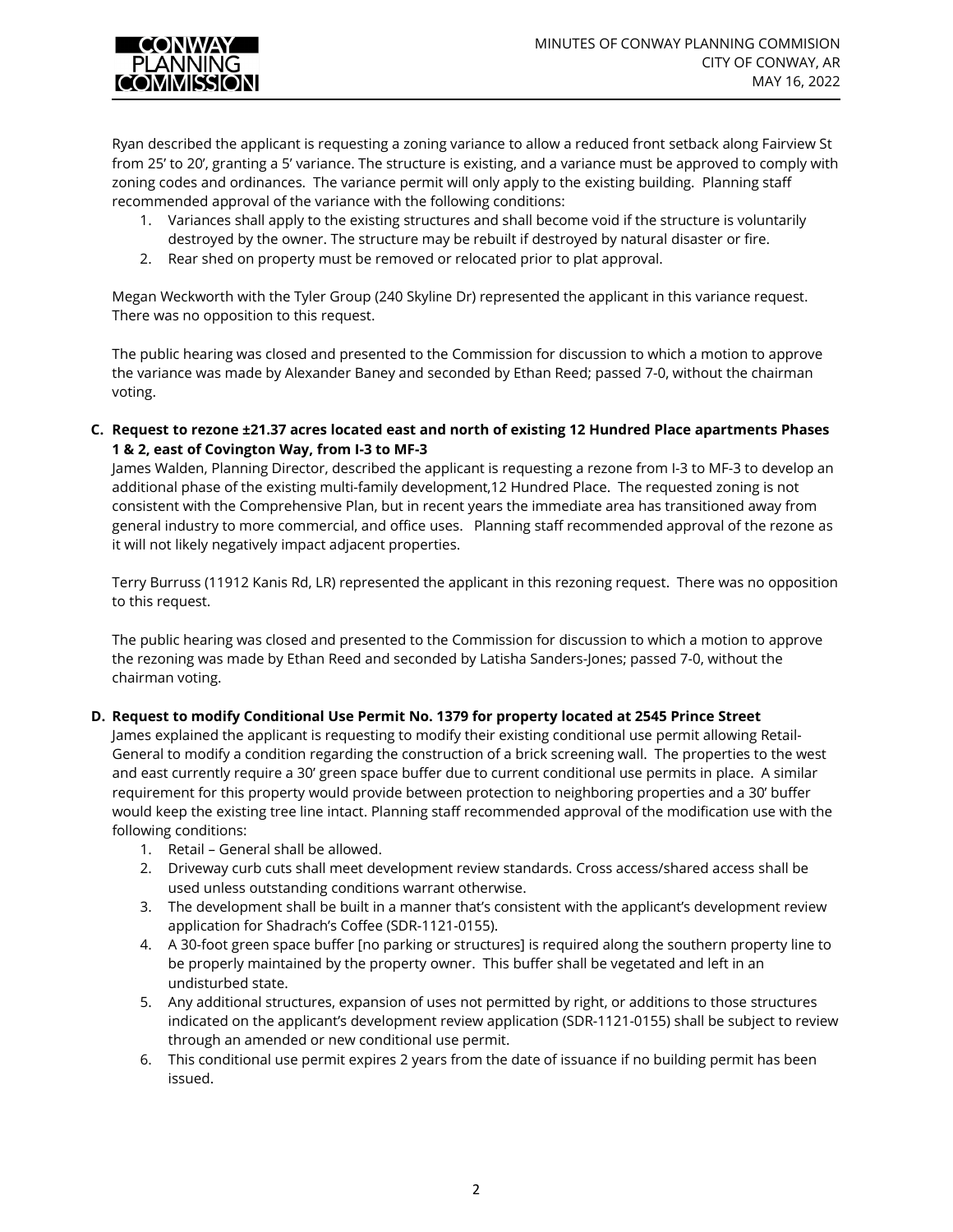

7. If the site or any structure on an individual lot become vacant for a period of more than 18 consecutive months, the conditional use permit shall become void for the site or portion of the site as appropriate to the extent of the vacancy.

Tony Pavan (Greenbrier, AR) was the applicant in this request. There was no opposition to this request.

The public hearing was closed and presented to the Commission for discussion to which a motion to approve the modification was made by Latisha Sanders-Jones and seconded by Alexander Baney; passed 7-0, without the chairman voting.

**E. Request to rezone ±3.88 acres east of Bill Bell Lane at the intersection of Acuff Lane from R-1 to C-2** James relayed this request was tabled at the April 18<sup>th</sup> Planning Commission meeting under a different zoning request of C-3. The applicant is now seeking to rezone the property from R-1 to C-2 to construct a mini-storage facility. The proposed rezoning is not consistent with the Comprehensive Plan, which calls for single-family residential in the area. Uses in the area are generally consistent with this land use pattern. Given future use of the adjacent site, a use that would allow a transition to the existing single-family neighborhood to the intense public utility use would be compatible for the surrounding area and a good alternative to multi-family development. Planning staff recommended approval of the rezoning request.

Chris Thornton (855 Ellis Ave) represented the applicant in this rezoning request. Bobby French (1021 Front St) and Frank Shaw (1315 Main St) acknowledged Mr. Thornton would build what was proposed at the site and spoke to the surrounding zonings and likelihood of the lot configuration to be developed for residential use.

There was opposition to this request present at the meeting from David Johnson (1604 S German Ln), Peggy Bonds (1600 Highpoint Dr), Sherry Smith (1825 Daniel Ln), Buck Bing (1318 Stanley Russ Rd), Larry Fry (1215 Stanley Russ Rd), Judy Keith (1530 Pinefield Dr), Donna Johnson (1604 S German Ln), Marcus Arnold (1205 Stanley Russ Rd), and Frank Shaw (1315 Main St). Concerns expressed toward the rezoning request were the security of the storage facility, the speed and density of traffic throughout the area, a commercial island being created in a single-family zoned neighborhood, the clearcutting of trees, the large amount of storage facilities already in existence in the city, and the infringement of future commercial zoning brought on by this rezone.

The public hearing was closed and presented to the Commission for discussion to which a motion to approve the rezoning was made by Alexander Baney and seconded by Adam Bell; failed 1-6, without the chairman voting and Laura King, Adam Bell, Latisha Sanders-Jones, Ethan Reed, Drew Spurgers, and Greg West voting in opposition.

**F. Request for conditional use permit to allow Mini-Storage for ±3.88 acres east of Bill Bell Lane at the intersection of Acuff Lane**

As the prior request for rezoning failed, this item was not heard at the meeting.

### **G. Consideration to adopt a Public Art Master Plan as an appendix to the Comprehensive Plan**

The Public Art Master Plan is being considered for adoption as an appendix to the Conway Comprehensive Plan. The plan was developed to provide a road map for future investments in public art across Conway with an eye towards fostering greater quality of life, reinforcing a Conway identity, and promoting an appreciation of arts and culture among residents and visitors to the city.

The public hearing was closed and presented to the Commission for discussion to which a motion to table the consideration until the June Planning Commission meeting was made by Greg West and seconded by Adam Bell; passed 7-0, without the chairman voting.